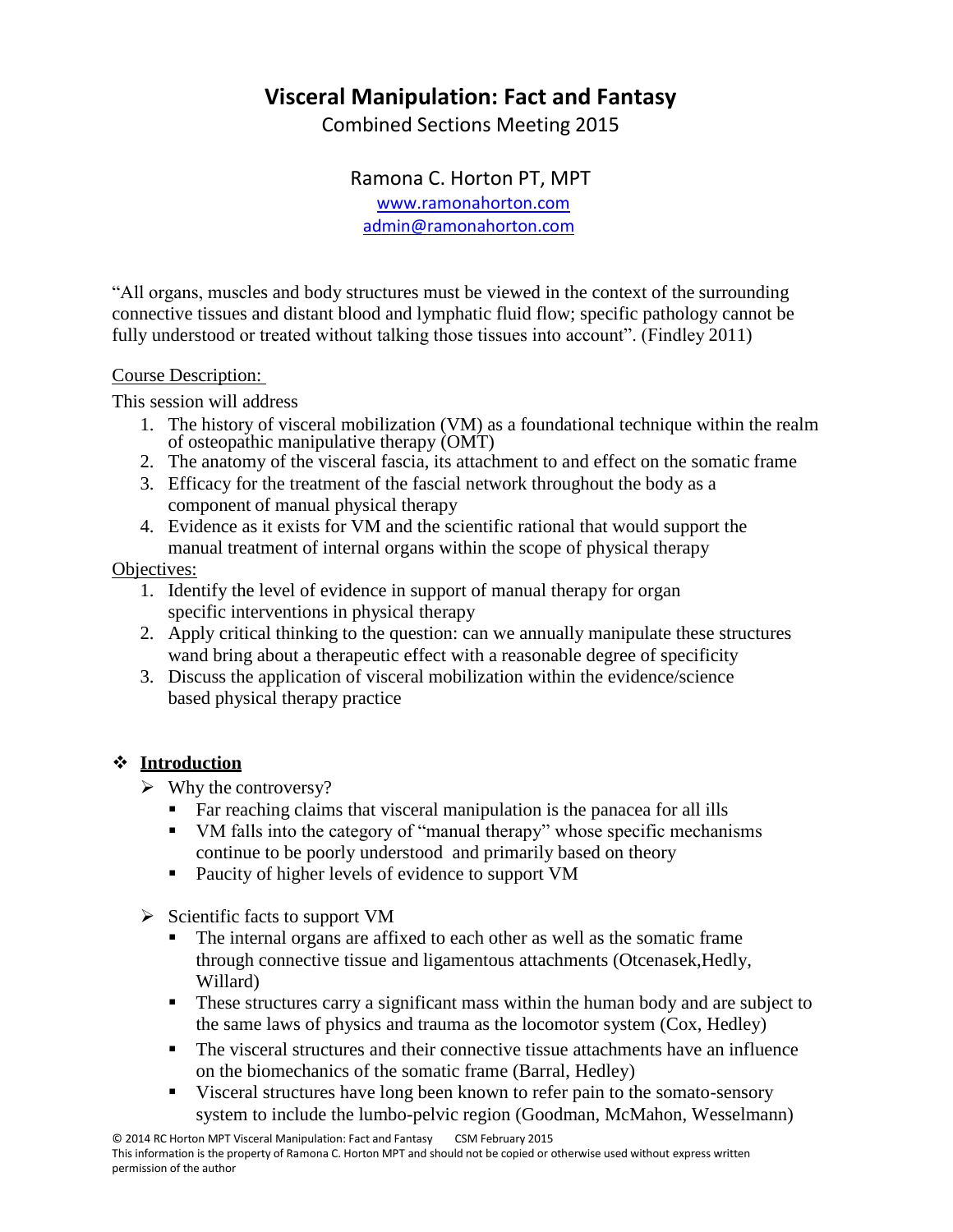Visceral dysfunction contributes to central sensitization and pain states (Binnebösel, Goehler, McMahon, Rickenbacher, Wesselmann)

## **Visceral Osteopathic Manipulation**

- $\triangleright$  Visceral dysfunction defined:
	- Impaired mobility of a visceral structure and related fascial, neurological, vascular, skeletal and lymphatic elements which is reflected in abnormal motion testing via alteration in the distensibility of regional attachments
	- VMT is a soft tissue technique within the framework of osteopathic manipulative therapy OMT and is not practiced as a "stand alone" technique (GOsC, Orrock, Parsons,Ward)
- $\triangleright$  Historical application
	- A.T. Still writings describe manipulations of the visceral structures with a goal of auto regulation (Still)
	- European practitioners, Brandt, Stapfer and Glenard, began to develop this body of work in the 1800's
	- Chapman's Reflexes, start of the  $20<sup>th</sup>$  century noted treatment of specific regions on the skin that improve function of the organs, these are the classical visceral pain referral patterns used today in western medicine
	- First textbook titled: Intra Pelvic Technique OR Manipulative Surgery of the Pelvic Organs by Percy H. Woodall MD DO was published in 1926
	- Barral and Mercier began in 1970s conducted observational trials utilizing OMT, ultrasound and fluoroscopy on the patients while staff in a pulmonary hospital and partnered with the pathologist to observe post mortem examination to correlate their clinical findings
	- Finet and Williame in the 1980s carried out extensive studies to investigate motion of the organs in relationship to diaphragmatic movement during respiration
	- Kuchera and Kuchera in 1990's refined and published much of the original work of AT Still
	- The practice of osteopathy expounded on the use of manual therapy, MT is a system of treatment involving the application of manual force for therapeutic effect and is not exclusive to any single profession (Farrell, Hondras, McPartland)

## **The Visceral Structures Within The Fascial System**

- $\triangleright$  Embryologic development
	- **Mesoderm** 
		- Somatic
		- Splanchnic
- $\triangleright$  Fascia is defined as: The soft tissue component of the connective tissue system that permeates the human body forming a whole body continuous three dimensional matrix of structural support (Fascia Research Congress 2007)
	- Need to move beyond the "myofascia"
	- "Packing material" that envelops every muscles, bone, gland and cell in the body, to include surrounding the nervous system, the circulatory vessels and all organs. It forms a continuous network throughout the entire body and plays an important role in transmitting mechanical forces between muscles (Willard)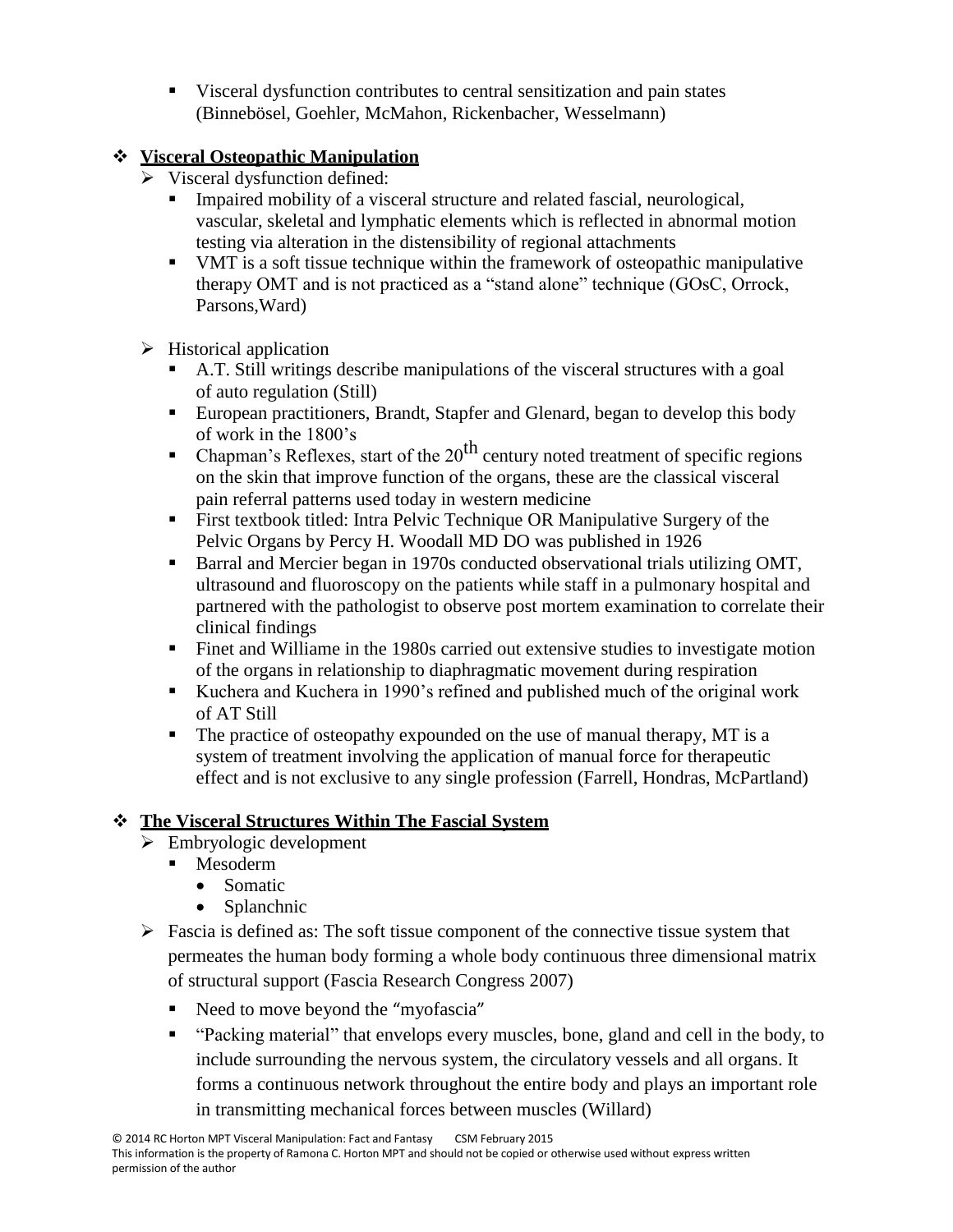- Connects and disconnects
	- Mechanical support and communication
	- Allows gliding, making space for flow of fluid. (Huijing 2009, Schliep 2003b)
- Highly innervated, associated with autonomic function (Schliep 2003b)
	- Nociceptors
	- Mechanoreceptors
		- ◆ Golgi
		- Pacini and ruffini (mylenated)
		- $\blacklozenge$  Interstitial (80%) free nerve endings, unmyelinated C-fibers (Yahia 1992, Schleip 2003a,2003b, Simmonds, Stecco)
- Contains smooth muscle cells
	- Myofibroblast
		- ◆ Contractile behavior
		- Measurable response to stretch (Langevin 2005, Yahia 1993, Schliep 2005)
		- May contract in response to excessive sympathetic tone (Schliep 2006)
- $\triangleright$  Four primary layers of fascia
	- Pannicular or subcutaneous
		- Within the adipose layer and surrounds the entire body
	- **Axial or inventing** 
		- Covers the entire trunk and extends into the locomotor system
	- Meningeal or dural
		- Surrounds the nervous system
	- **v**isceral
		- Extends from the naso-oro-pharyngeal region to the anal aperture
		- Most extensive of all the fascial layers
- Hedley's "Onion Tree" model of fascial attachment
- $\triangleright$  Visceral fascia
	- Separates body cavities/compartmentalization
	- **Provides the supportive tissue for the midline structures of the body, forming a** column that extends from the cranial base, through the cervical region, into the thorax and down into the pelvic floor. (Hedley, Paoletti, Willard)
		- "Visceral ligaments" serve as conduit for neural, lymphatic and vascular structures
		- Creates sliding surfaces for to allow movement
			- ◆ Autonomic
				- $\triangleright$  Respiration, digestion, evacuation
			- ◆ Somatic
				- $\triangleright$  Sliding surfaces allowing for trunk motion
	- Articulates with adjacent visceral and somatic structures as well as extends into the axial framework (Barral, Paoletti, Helsmoortel)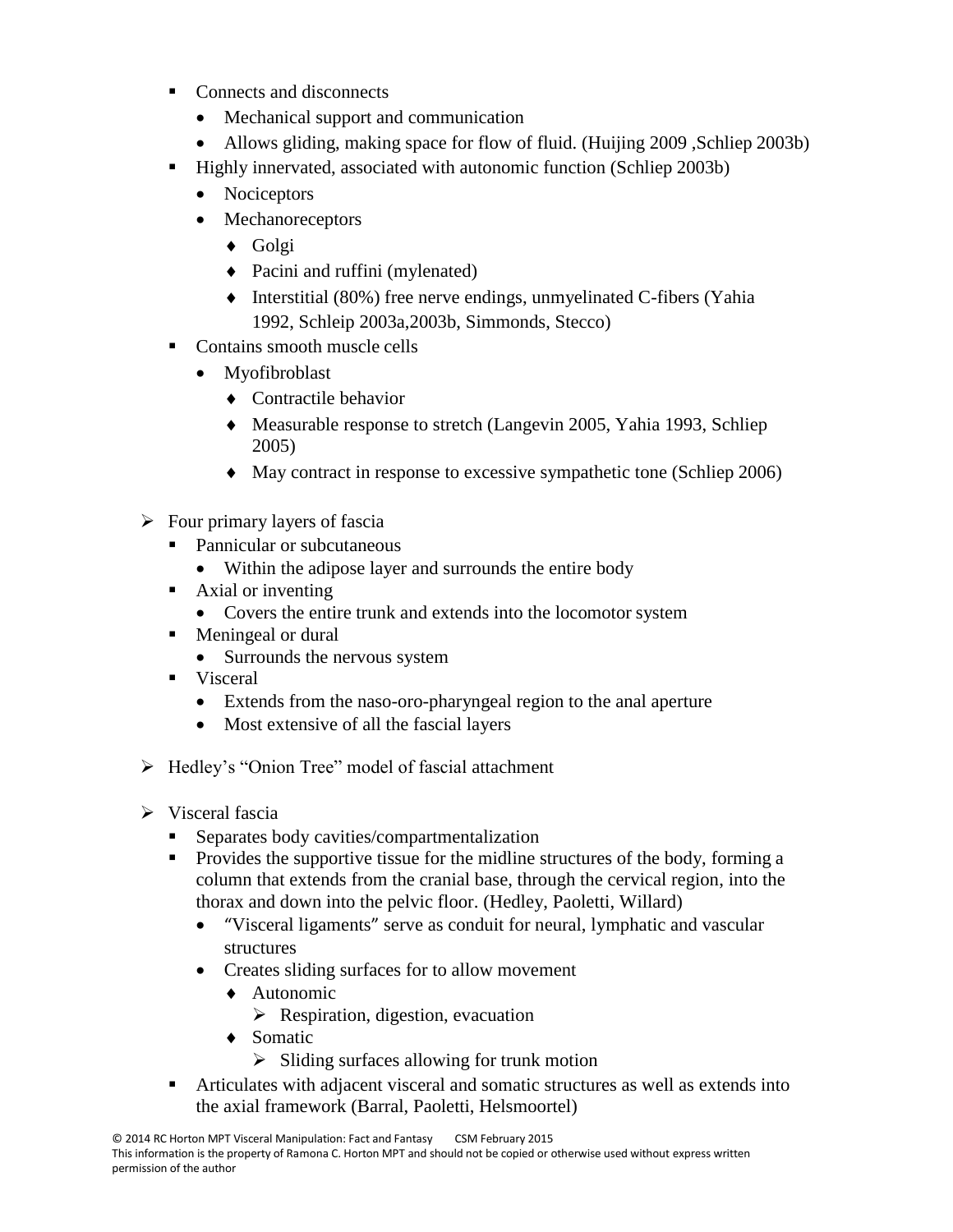- Highly innervated with proprioceptors and free nerve endings (Schleip 2003a)
- Contain contractile fibers, smooth muscle actin (Willard)
- Responds to stretch and distention (Gershon)
- $\triangleright$  The response of fascia to adverse events
	- Due to trauma or inflammation fascia may shorten, becoming painful and restricted as well as thickening (Langevin 2009)
	- Sustained ANS tone may cause increased myofibroblast contractility (Schliep 2005)
	- Binding may occur among layers, that should stretch and glide on each other, potentially impairing motor function (Fourie, Hedley)
	- Scars of the dermis and fascia may effect remote regions, restrict movement and contribute to pain (Bordoni, Kobesova, Lewitt)
- $\triangleright$  Causes of restrictions in visceral fascial structures
	- Trauma

·

- Surgical
	- Adhesions (Menses, Monk)
- Blunt force, falls, MVA
	- Greatest effect on solid structures (Cheynel, Rouhana)
- $\blacksquare$  Inflammatory (Wynn)
- $\triangleright$  Impact of visceral adhesions
	- Pain, local as well as referred (Binnebösel, Missmer, Suliaman, Stones, Troyer)
	- **Infertility (Diamond, Gurol-Urganci, Kjeruiff)**
	- Small bowel obstruction, constipation (Ellis, Menzies, ten Broek)

#### **Visceral fascial anatomy with respect to the somatic frame**

- $\triangleright$  Layers of visceral fascia
	- Muscular-surrounds body cavity and attaches to visceral structures
	- Structural–suspensory and neurovascular conduits "ligaments"
	- Visceral-organ surface in pleura and peritonea
	- Parietal-lining and creating cavities in the pleura and peritonea
- $\triangleright$  Cervical Region
	- Surrounds the pharynx
	- Attachment to the cranial base
	- Visceral column
		- Pretrachial, retropharyngeal, alar
		- Thyroid structures
		- Pleuralvertebral and costopleural ligaments
		- Continues with esophagus and trachea into the thoracic cavity (Barral, Paoletti,Willard)
- $\triangleright$  Thoracic Cavity
	- Pleural cavities (endothoracic fascia)
		- Mediastinum
			- Attachment to anterior vertebral bodies, posterior sternum, diaphragm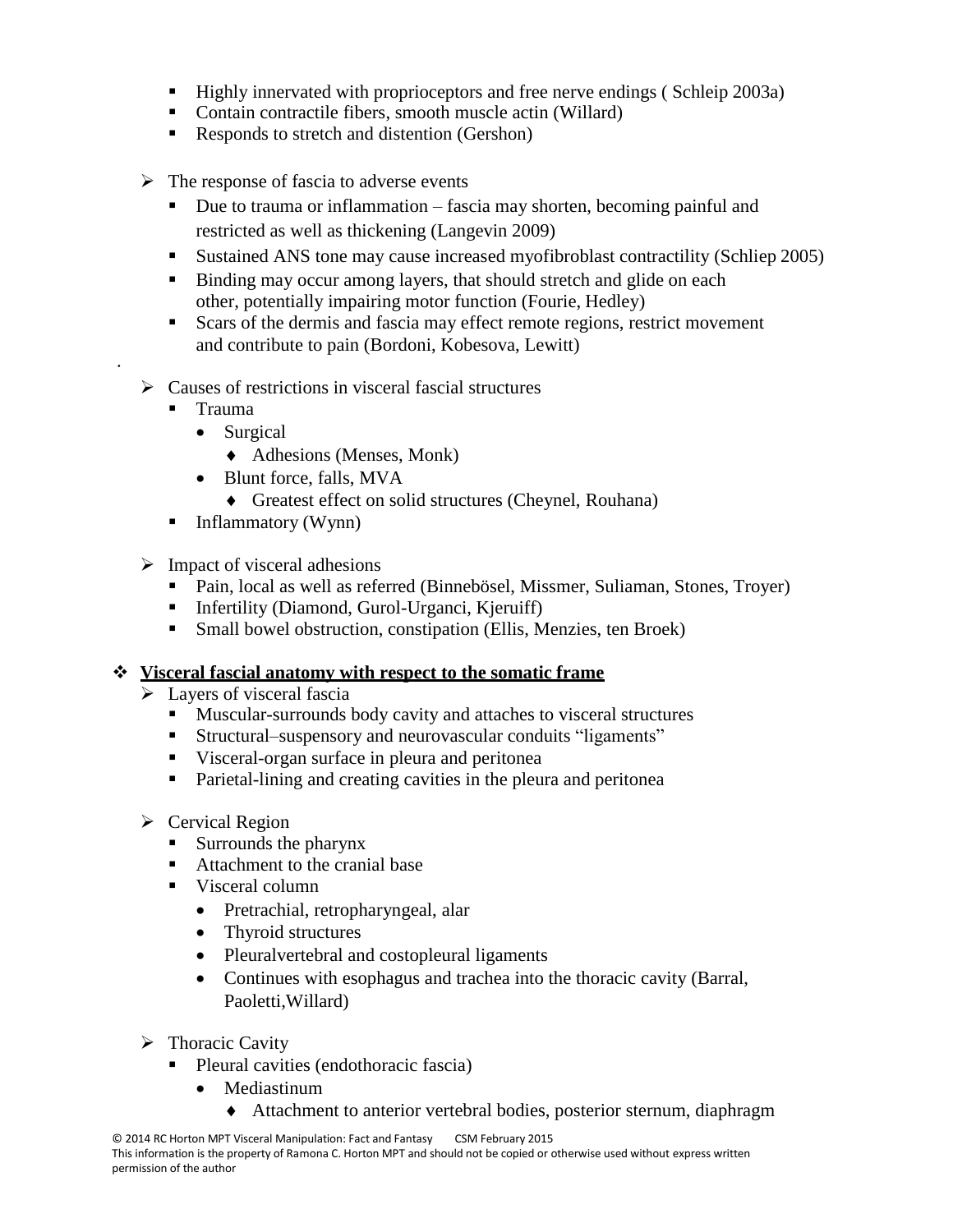- ◆ Pericardium
- Diaphragm
	- $\triangleright$  Crural attachment to anterior vertebral bodies
	- $\triangleright$  Blends with endothoracic fascia superiorly
- Surrounds bronchi
- Continues with the esophagus and aorta as they pass into abdominal cavity
- $\triangleright$  Abdominal Cavity
	- Surrounds the entire peritoneal space
		- Transversalis fascia as outer connection to muscles
			- Anterior parietal peritoneum
		- Visceral peritoneum
			- $\bullet$  Triangular ligaments of the liver
				- $\triangleright$  Attach to thoracic wall
			- Mesentery of small intestine
				- $\triangleright$  Attachment to anterior vertebral bodies
			- $\triangleleft$  Mesentery of colon
				- $\triangleright$  Attachment to iliacus
	- **Retroperitoneal** 
		- Endoabdominal fascia posteriorly
			- $\bullet$  Blends with the diaphragm superiorly
				- $\triangleright$  Falciform ligament of liver attaches to the urachus
			- Surrounds great vessels and lymphatic structures
			- Abdominopelvic plexus of autonomic nerves
			- Crus of diaphragm attachments to vertebral bodies
		- Perirenal fascia
			- Blends with psoas and quadratus lumborum
			- Anteriorly blends with parietal peritoneum
		- Fascia of Toldt
			- Posterior to ascending and descending colon
			- Attaches to quadratus lumborum
- $\triangleright$  Pelvic Cavity
	- Endopelvic fascia (layer 4 of the pelvic floor)
		- Surrounds the midline organs: rectum, uterus and bladder
			- Broad ligament
			- ◆ Round ligament
			- $\triangle$  Transverse cervical ligament
			- Uterosacral ligament
		- Blends in to the pelvic floor and pelvic wall
			- Levator ani, coccygeus, piraformis, obturator internus
			- ◆ Bends into perineal membrane
		- Median and medial umbilical ligament of bladder
			- Run superiorly to the umbilicus to attach with falciform ligament (Barral, Otcenasek, Paoletti,Willard)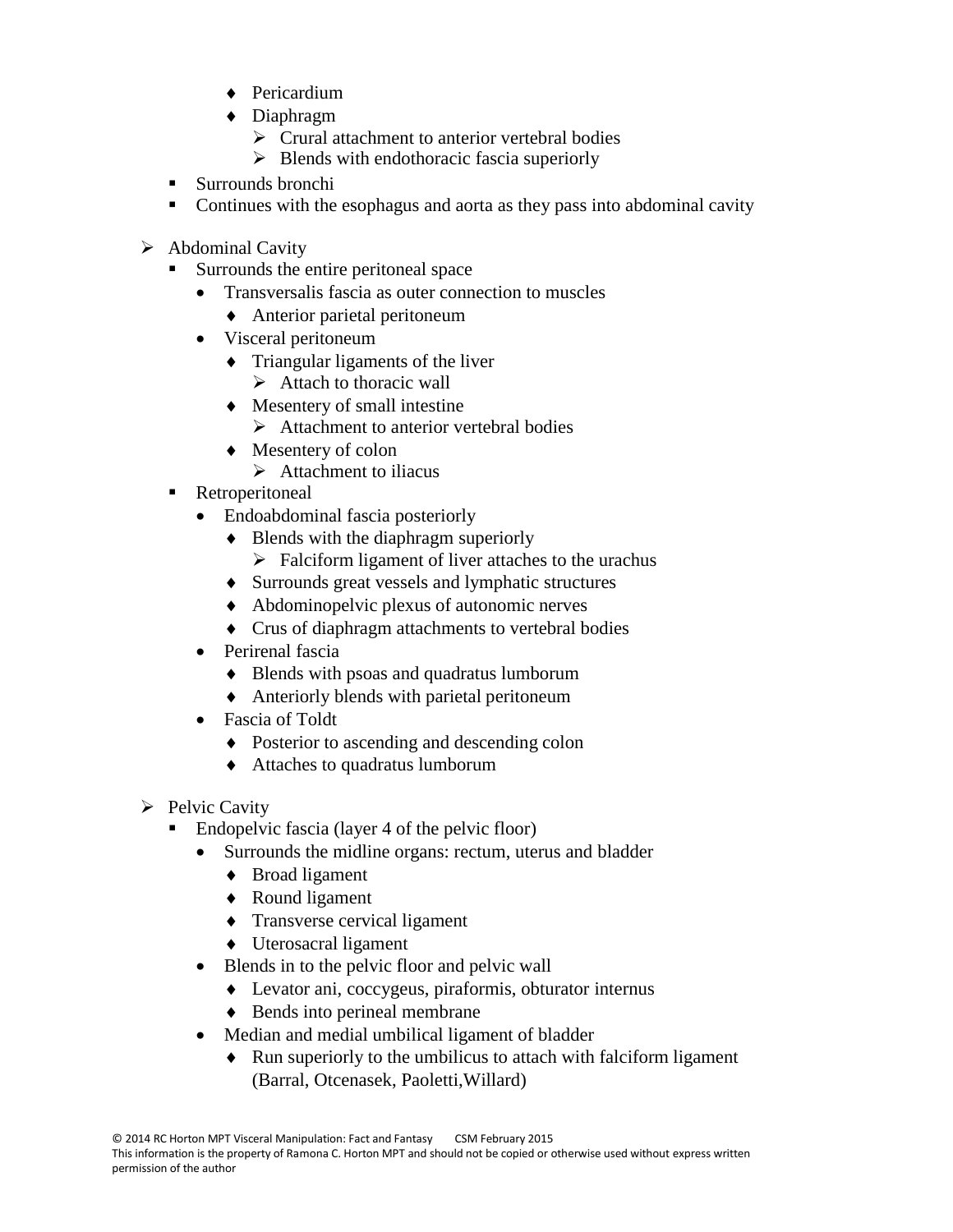## **The Clinical Application of Visceral Manual Therapy**

- $\triangleright$  Systematic approach in physical therapy incorporating all structures (Lee, Robertson)
- $\triangleright$  Mechanisms of Manual therapy
	- Majority of work is joint based HVLA and joint mobilization (Bialosky, Clark)
	- Soft tissue based fascial therapies are shown to have comparable mechanisms and should be considered as a continuum (Simmonds)
	- Hypothetical mechanisms behind effect of fascial based manual therapy
		- Mechanical loading (Threlkeld)
		- Neurophysiologic (Henley, Gay, Schliep 2003a,b)
		- Non-neurologic (Barnes, McParland 2008)
		- Placebo or change from touch alone (Bialosky, Gay)
- $\triangleright$  Systematic Review of efficacy behind soft tissue based therapies (Ajimsha)
	- <sup>19</sup> studies reviewed on "myofascial release"
	- The quality of the RCT varied greatly
	- The literature regarding the effectiveness of MFR was mixed however deemed to be encouraging
- $\triangleright$  VMT treatment techniques
	- **Fascial induction component of OMT (Fernandez de las Penas, Parsons)**
	- VMT is a specialized fascial manual therapy focusing on the connective tissue surrounding the organs in the body
	- VMT is not a systematic method for manipulating organs "back into place"
- $\triangleright$  Current models for visceral system in pain states
	- Mechanical perspective, based on local tissue restrictions
		- Changes in biomechanics of the trunk and fascial irritation (Barral)
		- Tensions resulting from abnormal adhesions (Barral, Hedley, Sulaiman)
	- Referred pain from visceral nociceptive afferent
		- Reflex activity (McMahon, McSweeney, Wesselmann)
		- Neural convergence (Cervero)
	- Central sensitization from autonomic dysregulation (Binnebösel, Goehler, McMahon, Rickenbacher, Wesselmann)
- VMT application, usually as a part of combined OMT practice
	- Systemic pathology
		- Pneumonia, constipation, infertility, cystitis, asthma,
	- Somatic dysfunction
		- Musculoskeletal dysfunction of the axial framework

## **Evidence Supporting VMT:**

- Musculoskeletal: Low Back Pain
	- Systematic Reviews
		- Licciardone & Brimhall, 2005
			- OMT for LBP
			- 6 studies reviewed, all English language
			- No specific mention of visceral technique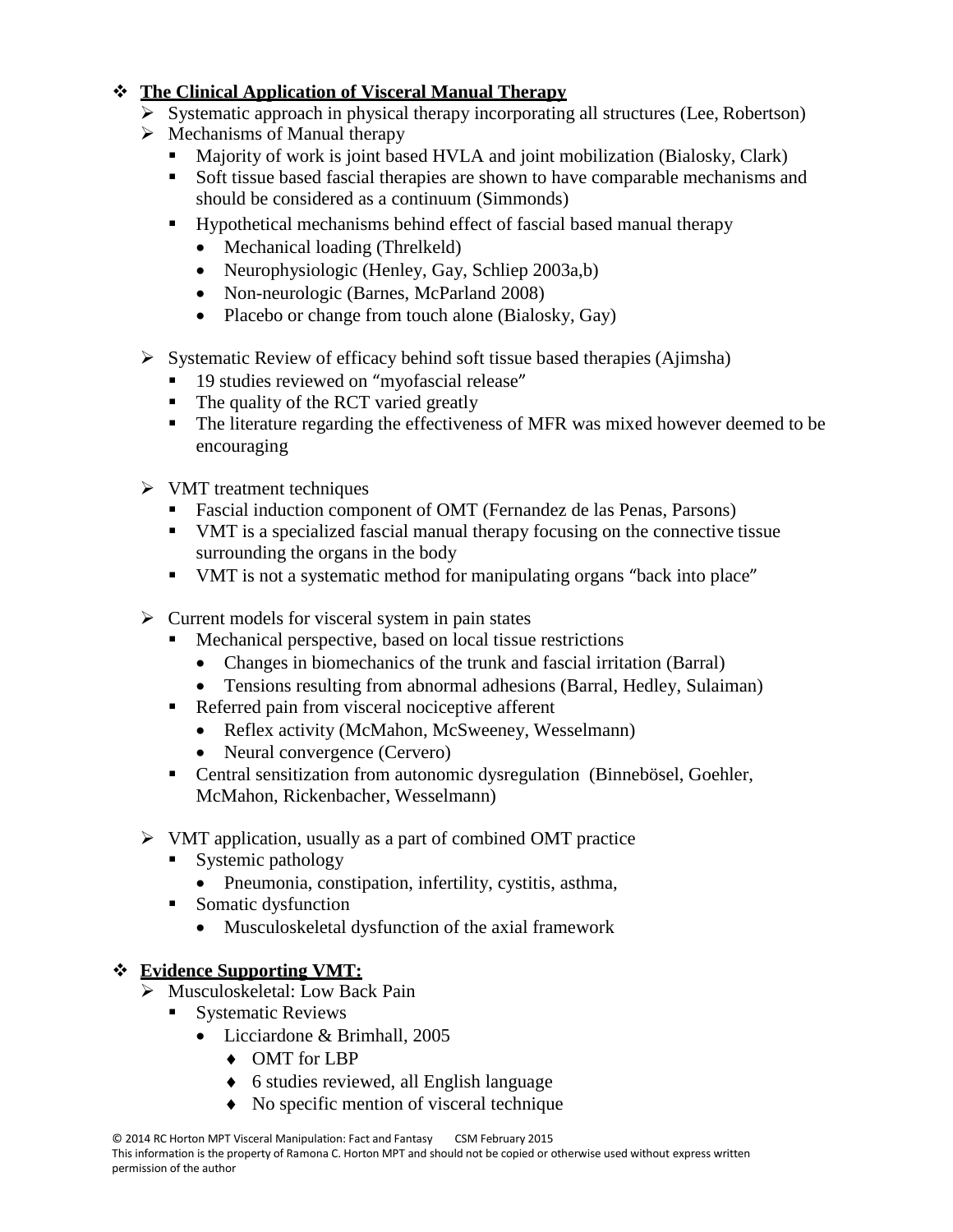- Franke & Franke, 2014
	- OMT for LPB
	- ◆ 15 studies reviewed, multiple languages
	- No specific mention of visceral technique
- Randomized controlled trials
	- $\bullet$  Tozzi et al., 2012
		- 24 subjects, measured kidney excursion during respiration with RTUS
			- $\geq 14$  complaining of nonspecific LBP
			- $\geq 10$  asymptomatic controls
		- Subjects with non-specific LBP demonstrated a reduced range of kidney mobility compared to that found in asymptomatic subjects
		- Mobilization to the lumbar fascia and renal fascia improved kidney mobility and decreased reported pain per McGill pain questionnaire
		- ◆ Controls received sham treatment
	- Panagopoulos 2013
	- Rationale and proposed protocol for addition of VMT in treatment of LBP
- Case report
	- Lalonde, 2014
		- 51 y/o female presented with right gluteal pain following running half marathon
		- 1 month treatment with muscle stretching and strengthening exercises by PT without substantial improvement
		- Osteopathic evaluation demonstrated multiple somatic dysfunction to include sacral, right ilial and L3-L5 vertebral restrictions, spasm of the right psoas associated with dysfunction in the kidney fascia
		- Initial treatment utilized OMT to address the muscle and articular issues only
		- Patient returned with no significant improvement, the kidney and its articulating structures were then addressed the second treatment
		- Patient returned in one week reporting she could now run 15 km without pain
- Observational studies
	- McSweeney & Thompson, 2012
		- $\blacklozenge$  N=15 asymptomatic patients exposed to each intervention on different days
		- VMT at the sigmoid colon
		- Sham treatment and no treatment
		- Pressure pain thresholds were measured at the L1 musculature and dorsal interossei before and after each intervention
		- A statistically significant improvement in pressure pain threshold the L1 paraspinal musculature was observed immediately following the treatment
	- Lewitt & Olsanska, 2004 Effect of scar treatment
		- N=51patients with variety of musculoskeletal pain, predominantly spinal
		- Scars were all surgical in nature on the abdomen, chest and perineum
		- Manual treatment to superficial and deep fascial structures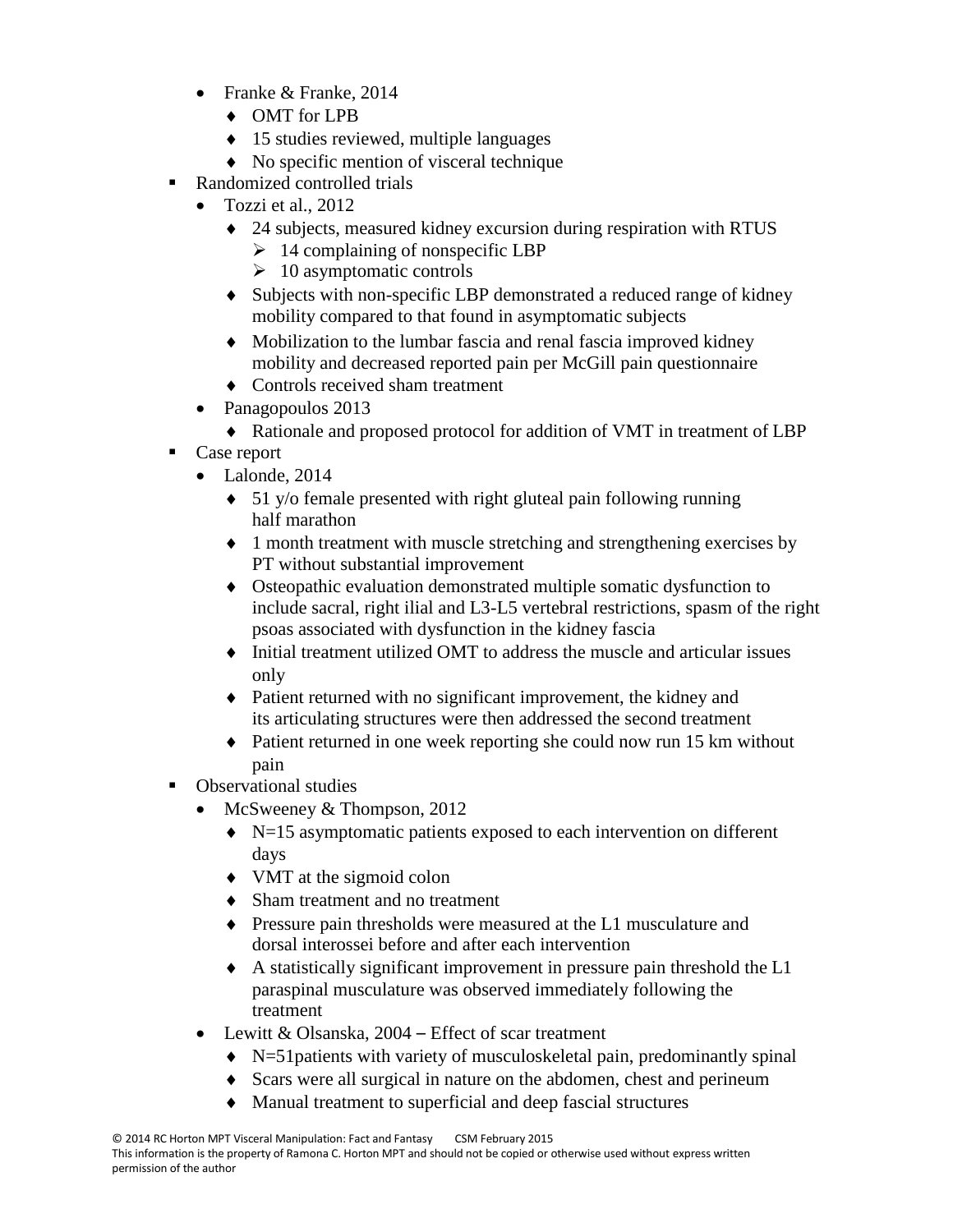- 36 cases the scars were deemed the primary cause of pain
- 13 cases, partially contributory to the pain
- 3 cases treatment of the scar yielded no improvement
- Michallet, 1986 Doctoral thesis
	- Experiment utilizing ultrasound to measure alteration of kidney mobility post treatment in patients with various symptoms
	- $\bullet$  Sucessful treatment in 23/25 patients
	- Average gain in amplitude was 17.2mm
	- 8/23 cases were re-measured 2-6 months post manipulation, now showing an average gain of 25.8mm
- $\triangleright$  Musculoskeletal disorders: Chronic pelvic pain
	- Case Series
		- Rice & King,  $2013$  Small bowel obstruction
			- $\bullet$  N=2
			- Patient 1, one laparotomy for SBO with radiographic evidence of current SBO
			- Patient 2, seven abdominal surgeries for adhesion related pain
			- Extensive VMT to abdomen x 14 hours in one 5 day period for both patients
			- Elimination of further SBO and visible changes on radiographs with 90% pain reduction
	- **Experimental studies** 
		- Bove & Chapelle, 2011- Treatment of peritoneal adhesions/animal model
			- Surgically induced abrasion of the cecum and abdominal wall in rats
			- Prevention and treatment group with visceral mobilization to abdominal wall
			- Control group, no treatment
			- Post-mortem evaluation showed significant reduction in adhesion formation in the preventative group as well as clear signs of disrupted adhesions in treated groups
- $\triangleright$  Systemic disorders: Chronic constipation, GI motility
	- Systematic Reviews
		- Earnst, 1999 Chronic Constipation "abdominal massage"
			- Only found four controlled clinical trials
			- All had methodological flaws, only one had control group
			- Nonetheless the results of these trials collectively imply that massage therapy could be a promising treatment for chronic constipation
		- Sinclair, 2011 Abdominal massage for chronic constipation /postoperative ileus
			- ◆ 2 RCT met inclusion criteria, N=85
				- $\triangleright$  6 observational studies
				- $\triangleright$  4 case reports
			- $\bullet$  Inconsistent methodology
			- $\triangle$  Needs to be performed repeatedly to see results
			- Shown to stimulate peristalsis, increase the frequency of bowel movements, improve first passage of flatus in post-operative patients and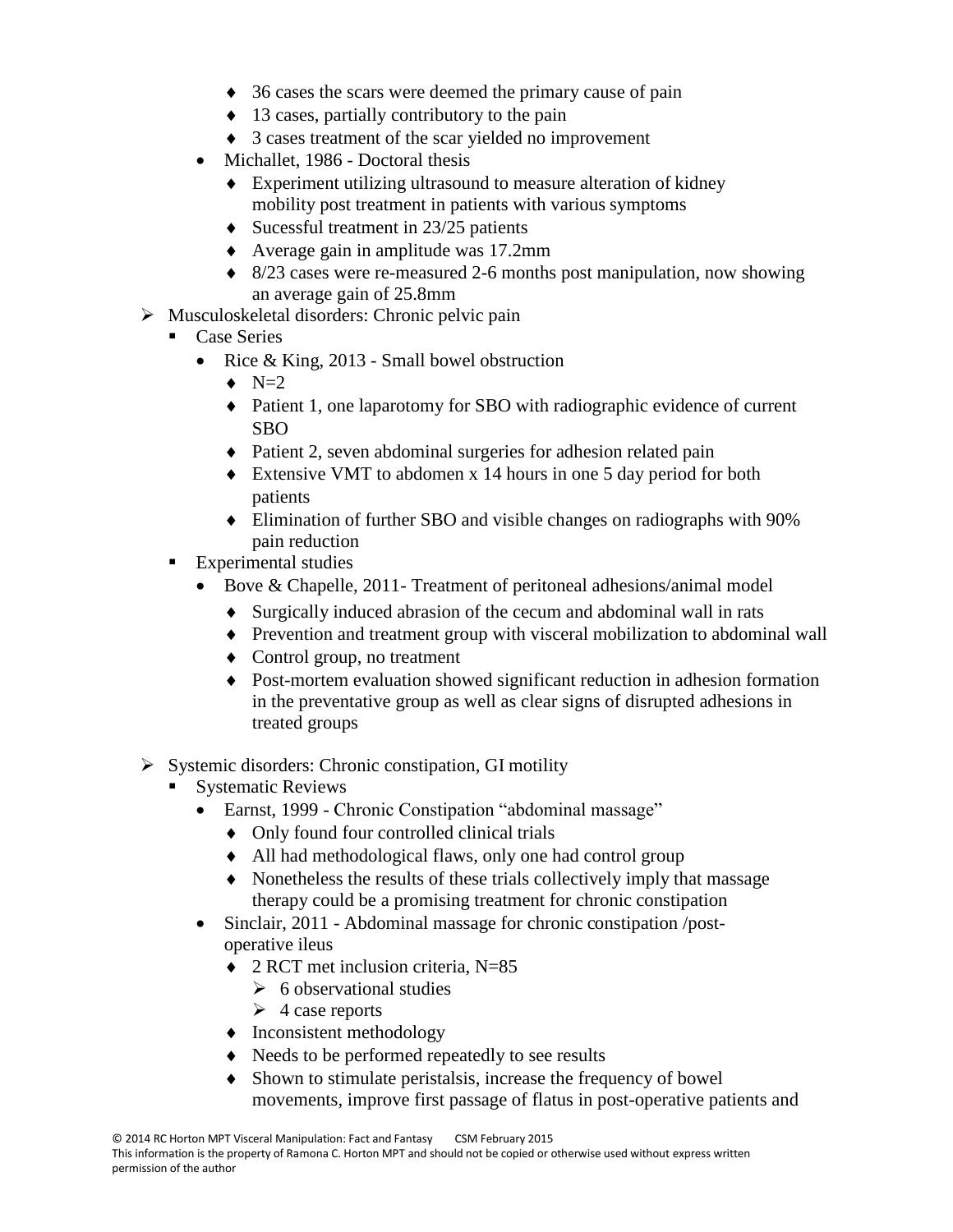decrease the feelings of discomfort and pain that accompany these conditions.

- Randomized controlled trials
	- McCurg, 2011- Multiple sclerosis and chronic constipation
		- $\blacklozenge$  N=30 adults with MS
		- Treatment group given bowel management advice and care provider was instructed in abdominal massage to be performed once daily
		- Control group was given bowel management advice alone
		- Outcomes were measured at 4 and 8 weeks
		- Treatment group demonstrated significant improvement in outcomes measures over the control
		- $\bullet$  Currently multi-centered clinical trial is taking place in the UK
	- Tarsulu & Bol, 2009 Pediatric population
		- $\blacklozenge$  N=13 children with cerebral palsy and chronic constipation
		- Group 1 was treated with osteopathic methods, to include VMT
		- Group 2 underwent both medical and osteopathic treatments
		- Constipation Assessment Scale scores decreased significantly in both groups
		- Post treatment follow-ups at 3 and 6 months results revealed no difference between the groups
- Case Report
	- Harrington & Haskvitz 2006 Chronic constipation and urinary incontinence
		- ◆ 85 year old patient, reported QOL impact 9/10 GI
		- Failed to respond to conventional medical treatment to include multiple medications, GI work up and 5-6 previous PT session of biofeedback
		- $\bullet$  Intervention: instruction in proper toileting technique, pelvic floor strengthening and "abdominal massage" to include selftreatment
		- 5th visit, 13 weeks after initiation of care, patient reported resolution of constipation and return of normal rectal sensory awareness for need to defecate
		- 3 month follow up reported continued resolution of constipation
- **Experimental studies** 
	- Chapelle & Bove, 2013 Prevention of post-op ilius
		- Peritoneal incision and surgically "ran the bowel" in rats
		- Treatment group with visceral mobilization to abdominal wall
		- Control group, no treatment
		- Reduction of post-operative ileus and increase in fecal pellet formation (2013)
- $\triangleright$  Systemic disorders: Irritable bowel syndrome IBS
	- Systematic Reviews
		- Muller & Franke 2014 OMT for adults with irritable bowel syndrome
			- $\bullet$  5 RCT met inclusion criteria N=204
			- Variety of outcome measures used
			- All demonstrated short-term improvements superior to sham treatment or standard care alone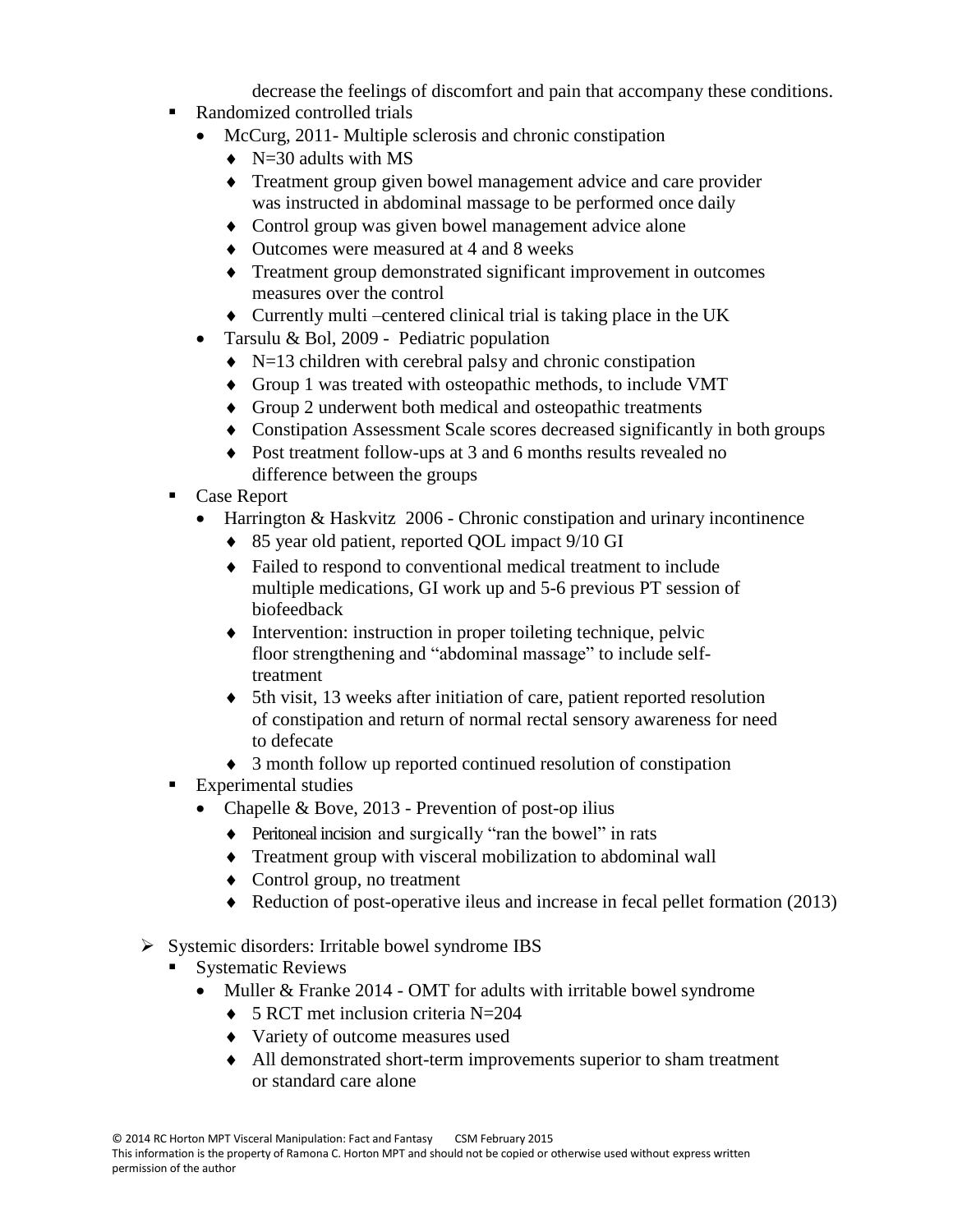- Randomized controlled trials
	- Attali & Bouchoucha 2013 VMT for treatment of irritable bowel syndrome
		- $\blacklozenge$  N=31 patients with IBS
		- Placebo vrs osteopathic treatment
		- Short term improvement in symptoms except constipation
		- 1 year FU improvements in diarrhea, rectal sensitivity and pain
- $\triangleright$  Systemic disorders: LUTS
	- Systematic Review
		- Franke & Hoesele 2013 OMT for lower urinary tract symptoms
			- $\bullet$  5 records met inclusion criteria N= 230
			- ◆ Pediatric (Nemett) thrown out
			- Nonspecific about treatment technique "OMT" included visceral treatment
			- Findings of statistical significant and clinically relevant improve over controls
	- RCT
		- Nemett et. al., 2008 Pediatric voiding dysfunction
			- $\blacklozenge$  N=21 Pediatric patients with dysfunctional voiding symptoms were randomly assigned to manual PT group plus standard treatment or control group of standard treatment alone
			- MT: consisted of cranial, visceral, vascular and lymphatic techniques
			- ST: consisted of timed voiding, pelvic floor retraining and treatment of constipation
			- Outcomes measured by VCUG and bladder ultrasound
			- MT group exhibited greater improvement in DV symptoms
- $\triangleright$  Systemic disorders: Reproductive tract
	- Case series
		- Kramp, 2012 Mechanical infertility
			- $\blacklozenge$  N=10 women with diagnosed with mechanical infertility
			- Findings of lymphatic congestion, sacral dysfunction and restrictions in uterine mobility were treated with a variety of manual therapy techniques
			- $\bullet$  6 out of 10 women (60%) conceived and delivered at full term
			- A multi-center trial (MISS) is currently underway
		- Wurn et. al., 2004 Mechanical infertility
			- $\blacklozenge$  N=53 infertile patients received a series of visceral manual physical therapy treatments
			- Documented changes in histosalpingograms following manual interventions
			- $\blacklozenge$  Natural conception group:10/14 that completed the study became pregnant within one year
			- $\blacklozenge$  IVF group: 25 patients completed the study, clinical pregnancies in 22/33 embryo transfers
	- Observational studies
		- Kassolik & Andrzejewski, 2007 Benign prostatic hypertrophy
			- N=43 men diagnosed with BPH and reporting LUTS
			- Prostate symptom score (PSS) was utilized pre and post treatment
			- Treatment consisted of external manual treatment deemed "medical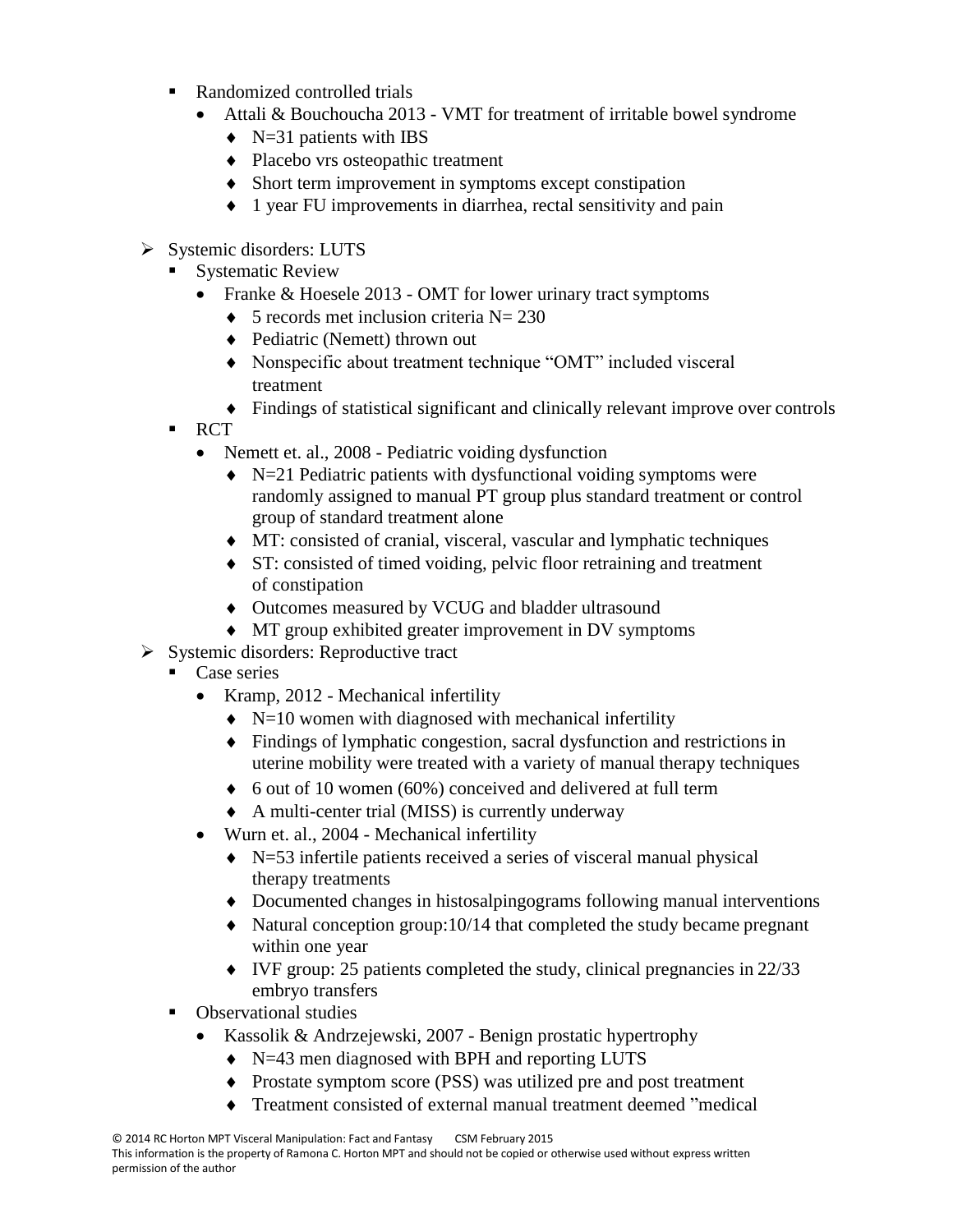massage" to the integument of the small pelvis

- 53% improvement on PSS scale for mean score of all subjects
- 30 subjects reporting a 40% improvement
- ◆ 1 subject reported no improvement

#### **Evidence Negating VMT:**

- $\triangleright$  Respiratory Dysfunction
	- Multiple studies on decreased pulmonary function to include Cochraine review on asthma have provided no statistical improvement or in the case of COPD, a worsening of peak flow. (Bockenhauer, Hondras, Noll)

#### **Conclusion:**

- $\triangleright$  VMT is a manual therapeutic technique for mobilizing the fascia of the visceral structures with the goal of improving local tissue motion, fluid exchange and decreasing nociceptive input.
- $\triangleright$  The concept of a visceral restriction contributing to mechanical pain is based on the knowledge of fascial anatomy of the central structures as well as the scientific theory of these anatomical structures having an influence on the locomotor system and the physiology of visceral nociceptive afferent pathways.
- $\triangleright$  The current evidence to support VMT is limited by a minimum of RCT in this field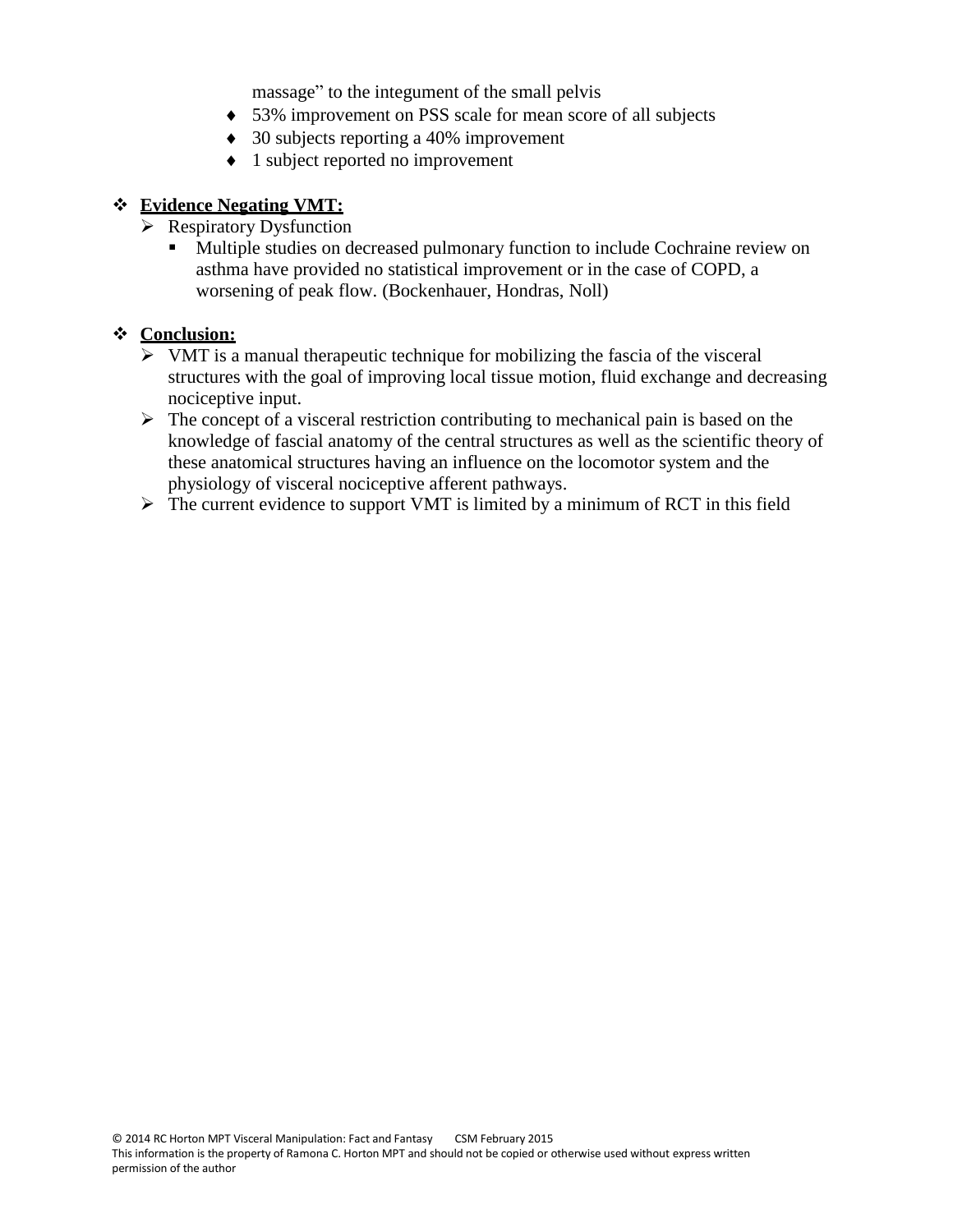# *References*

Ajimsha MS, Al-Mudahka NR, Al-Madzhar JA (2014) Effectiveness of myofascial release: Systematic reviewof randomized controlled trials. *Journal of Bodywork and Movement Therapies*.

Attali TV, Bouchoucha M, Benamouzig R (2013) Treatment of refractory irritable bowel syndrome withvisceral osteopathy: Short-term and long-term results of a randomized trial. *Journal of digestive diseases*, *14*(12), 654-61.

Barral J-P, Mercier P (1988) *Visceral Manipulation*. Eastland Press, Seattle,WA.

Bockenhauer S E, Julliard KN, Lo KS, Huang E, Sheth A M (2002) Quantifiable effects of osteopathicmanipulative techniques on patients with chronic asthma. *The Journal of the American Osteopathic Association*. 102(7),371-375.

Bordoni, B., & Zanier, E (2013) Skin, fascias, and scars: Symptoms and systemic connections. *Journal of Multidisciplinary Healthcare*.

Bialosky J, Bishop M, & Price D (2009) The mechanisms of manual therapy in the treatment of musculoskeletal pain: a comprehensive model. *Manual therapy*, *14*(5),531-538.

Bialosky JE, Bishop, MD, George S Z, Robinson M E (2011) Placebo response to manual therapy: something outof nothing? *Journal of Manual & Manipulative Therapy*. 19(1), p.11-19.

Binnebösel M, Klinge U, Rosc R, Junge K, Lynen-Jansen P, Schumpelick, V (2008) Morphology, quality, and composition in mature human peritoneal adhesions. *Langenbeck's Archives of Surgery*. *393*(1),59-66.

Cole S, Reed J (2010) When to consider osteopathic manipulation. *The Journal of family practice*. *59*(5), E2.

Cervero F (1995) Visceral pain: mechanisms of peripheral and central sensitization. *Annals of Medicine*.27, 235-239.

Chapell S, Bove, G (2013) Visceral massage reduces postoperative ileus in a rat model. *Journal of Bodywork and Movement Therapies.* 17(1), 83-8.

Chaudhry H, Schleip, R, Zhiming J, et al. (2008) Three-dimensional mathematical model for deformation of human fasciae in manual therapy. *Journal of the American Osteopathic Association* 108 (8),379-390.

Cheynel N, Serre, T, Arnoux, P-J, Ortega-Deballon P, Benoit L,Brunet C (2009) Comparison of the biomechanical behavior of the liver during frontal and lateral deceleration. *The Journal of trauma*, 67(1), 40-44.

Clark BC, Thomas JS, Walkowski S,Howell JN (2012) The biology of manual therapies. *The Journal ofthe American Osteopathic Association*. *112*(9),617-29.

Cox EF (1984). Blunt abdominal trauma. A 5-year analysis of 870 patients requiring celiotomy. *Annals of surgery*. 199(4), 467-474.

Dereix Y (2002) Osteopathy. In: Lacock J, Haslam J (ed) Therapeutic Management of Incontinence and Pelvic Pain: Pelvic Organ Disorders. Springer-Verlag, London, UK.

Diamond M, Freeman M (2001) Clinical implications of post-surgical adhesions. *Human Reproduction Update* .7, 567-576.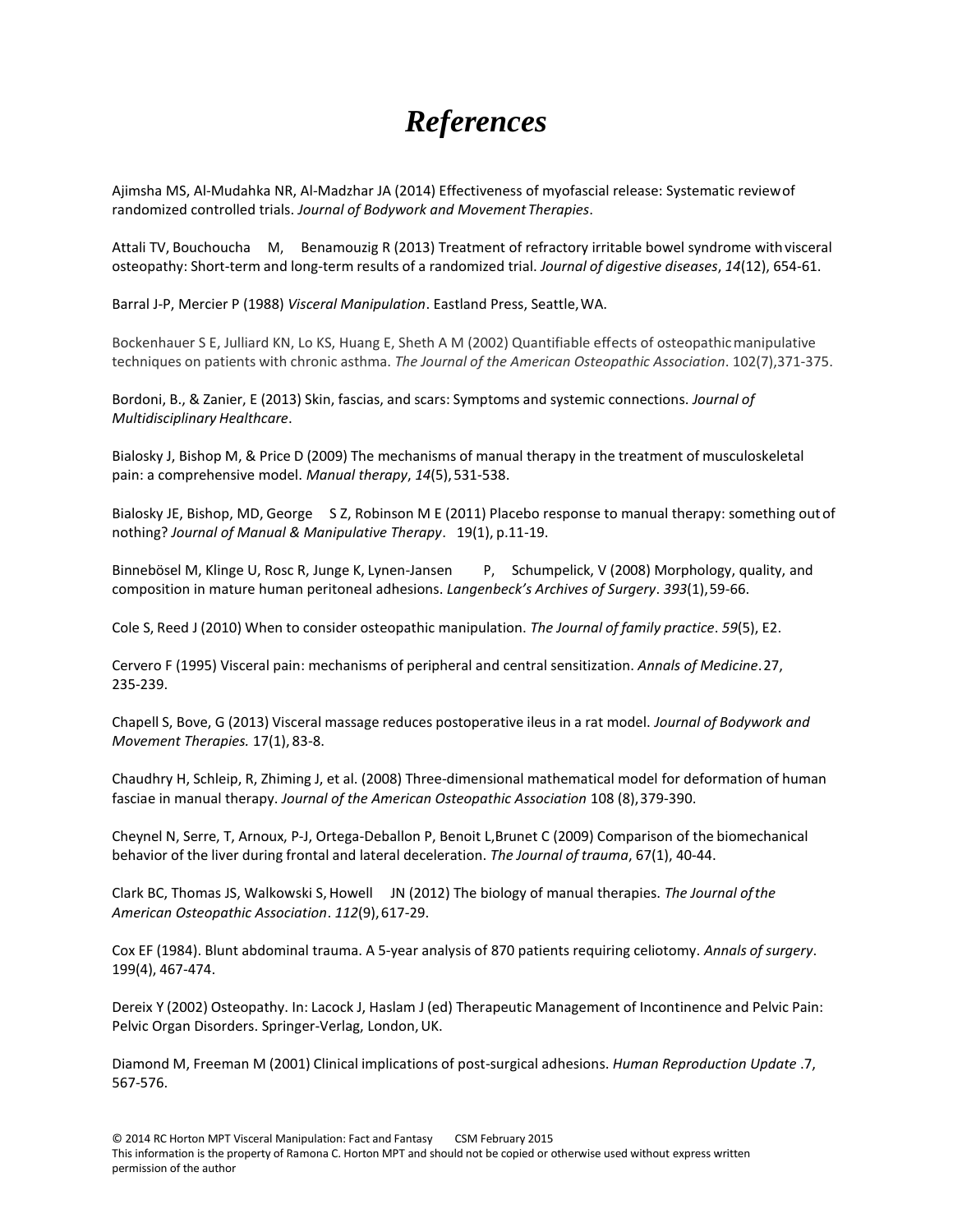Ellis H (1997) The clinical significance of adhesions: focus on intestinal obstruction. *European Journal of Surgery; supplemental.* 577**,** 5-9.

Ernst E (1999) Abdominal massage for chronic constipation: a systematic review of controlled clinical trials. *Research in Complementary Medicine* .6 (3),149-151.

Farrell JP, Jensen GM (1992) Manual therapy: a critical assessment of role in the profession of physical therapy. *Physical Therapy*. 72, 843-852.

Fernandez de las Penas C, Pilat A (2012) Soft tissue manipulation approaches to chronic pelvic pain. In: Chaitow. Lovegrove jones R (Eds) *Chronic Pelvic Pain and Dysfunction: Practical Physical Medicine*. Elsever, Edinburgh.

Findley T (2009) Second international fascia research congress. *International Journal of Therapeutic Massage & Bodywork*. 2(2[\) www.ijtmb.org \[](http://www.ijtmb.org/)Accessed Mar 8, 2010].

Findley T (2011) Fascia research from a clinician/scientist's perspective. *International Journal of Therapeutic Massage &Bodywork.*(4),1-6.

Fourie WJ, Robb KA (2009) Physiotherapy management of axillary web syndrome following breast cancer treatment: Discussing the use of soft tissue techniques. *Physiotherapy*. 95,314–320

Franke H, Franke J-D, Fryer G (2014) Osteopathic manipulative treatment for nonspecific low back pain: a systematic review and meta-analysis. BMC Musculoskeletal Disorders, 15:286.

Franke H, Hoesele K (2013) Osteopathic manipulative treatment (OMT) for lower urinary tract symptoms (LUTS) in women. *Journal of Bodywork and Movement Therapies*. 17(1),11-18.

Gay CW, Robinson ME, George SZ, Perlstein WM, Bishop MD (2014) Immediate Changes After Manual Therapy in Resting-State Functional Connectivity as Measured by Functional Magnetic Resonance Imaging in Participants With Induced Low Back Pain. *Journal of Manipulative & Physiological Therapeutics.* 37(4),614-627.

Gershon M (1999) The Second Brain, Harper Collins, NewYork.

Giamberardino MA, Affaitati G, Costantini, R (2010) Visceral referred pain. *Journal of Musculoskeletal Pain* . 18 (4), 403-410.

Goehler LE (2011) Viscerosensory pathways in the Brain. In: The Science and Clinical Application of Manual Therapy. King H, Janig W, Patterson M (Eds.) Elsevier, Edinburgh.

Goodman, C.C., Snyder, T.K., (2007). Differential Diagnosis for Physical Therapists Screening for Referral, 4th Edition. Saunders Elsevier.

GOsC, (2001) General osteopathic council survey and statistics. [http://www.osteopathy.org.uk/uploads/survey2snapshot\\_survery\\_results\\_2001.pdf.](http://www.osteopathy.org.uk/uploads/survey2snapshot_survery_results_2001.pdf)

Guiney P, Chou R, Vianna A, Lovenheim J (2005) Effects of osteopathic manipulative treatment on pediatric patients with asthma: a randomized controlled trial. *Journal of the American Osteopathic Association* 105 (1), 7-12.

Gurol-Urganci I, Bou-Antoun S, Lim CP, Cromwell D, Mahmood T, Templeton et al. (2013) Impact of Caesarean section on subsequent fertility: a systematic review and meta-analysis. *Human Reproduction. 28*(7), 1943- 1952.

Harrington K, Haskvitz E (2006) Managing a patients constipation with physical therapy. *Physical Therapy.* 86 (11), 1511-1519.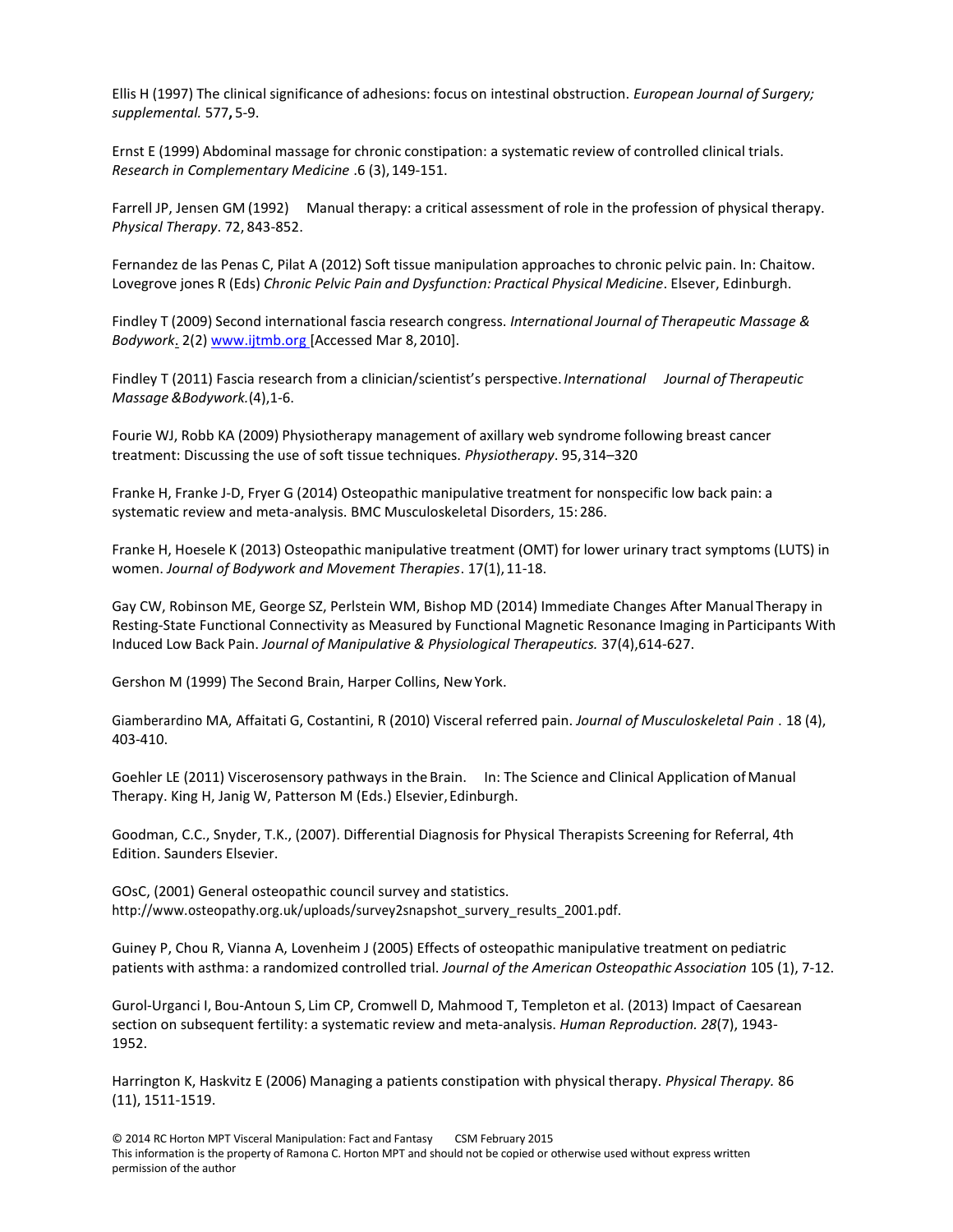Helsmoortel J, Hirth T, Wuhrl P (2010) Visceral Osteopathy: The Peritoneal Organs, Eastland Press, Seattle.

Hebgen U(2010) Visceral Manipulation in Osteopathy. Thieme Medical Publishers.

Hedley G (2010) Notes on visceral adhesions as fascial pathology. *Journal of Bodywork and Movement Therapies.* 14 (3), 255-261.

Henley CE, Ivins D, Mills M, et al. (2008) Osteopathic manipulative treatment and its relationship to autonomic nervous system activity as demonstrated by heart rate variability: a repeated measures study. *Osteopathic Medicine and Primary Care*.(2) ,7.

Herrick S, Mutsaers S, Ozua P, et al., (2000) Human peritoneal adhesions are highly cellular, innervated and vascularized. *Journal of Pathology.* 192 (1),67-72.

Hondras MA, Linde K, Jones AP.(2005) Manual therapy for asthma. Cochrane Database of Systematic Reviews , Issue 2. Art. No.: CD001002. DOI:10.1002/14651858.CD001002.pub2.

Huijing PA (2009) Epimuscular myofascial force transmission: a historical review and implications for new research. *Journal of Biomechanics*. 42 (1), 9-21.

Hundscheid HW C, Pepels M.J. A. E., Engels, LG, Loffeld, R J (2007) Treatment of irritable bowel syndrome with osteopathy: results of a randomized controlled pilot study. *Journal of gastroenterology and hepatology*. *22*(9), 1394-1398.

Kassolik K, Andrzejewski W, Brzozowski M, Trzesicka E, Apoznanski W, Szydelko T, Steciwko A, et al. (2007). Medical massage as a physiotherapeutic method in benign prostatic hyperplasia in men. *Journal of Bodywork and Movement Therapies*, *11*(2), 121-128.

Klingler W, Schleip R, Zorn A (2004) European Fascia Research Project Report. *Structural Integration-I J Rolf Institute*. 1-10.

Kobesova A, Morris CE, Lewit K, Safarova M (2007) *Journal of Manipulative & Physiological Therapeutics.* 30(3), 234-238.

Kuchera WA, Kuchera ML (1992) Osteopathic Principles in Practice. Kirksville College of OsteopathicMedicine Press, Missouri.

Kramp ME (2012) Combined Manual Therapy Techniques for the Treatment of Women With Infertility: A Case Series. *Journal of the American Osteopathic Association*.112, 680-684.

King HH (2011) Clinical impact of manual therapy on physiologic functions and systematic disorders. In: King HH, Jänig W, Patterson MM (Eds) *The Science and Clinical Application of Manual Therapy.* Elsevier,Edinburough, 301-312.).

Lalonde F (2014). The runner's kidney: A case report. International Journal of Osteopathic Medicine.

Langevin HM, Huijing PA (2009) Communicating about fascia: history, pitfalls, and recommendations. *Journal of Therapeutic Massage and Bodywork*.2(4),3–8.

Langevin HM, Bouffard NA, Badger, GJ, Iatridis JC, Howe AK (2005) Dynamic fibroblast cytoskeletal response to subcutaneoustissue stretch ex vivo and in vivo. *American journal of physiology. Cell physiology*. 288(3), 747-756.

Le Blanc-Louvry I, Costaglioli B, Bulon C, Leroi AM, Ducrotte P (2002) Does mechanical massage of the abdominal wall after colectomy reduce postoperative pain and shorted the duration of ileus? Results of a randomized study. *Journal of Gastrointestinal Surgery* 6 (1). 43-49.

© 2014 RC Horton MPT Visceral Manipulation: Fact and Fantasy CSM February 2015

This information is the property of Ramona C. Horton MPT and should not be copied or otherwise used without express written permission of the author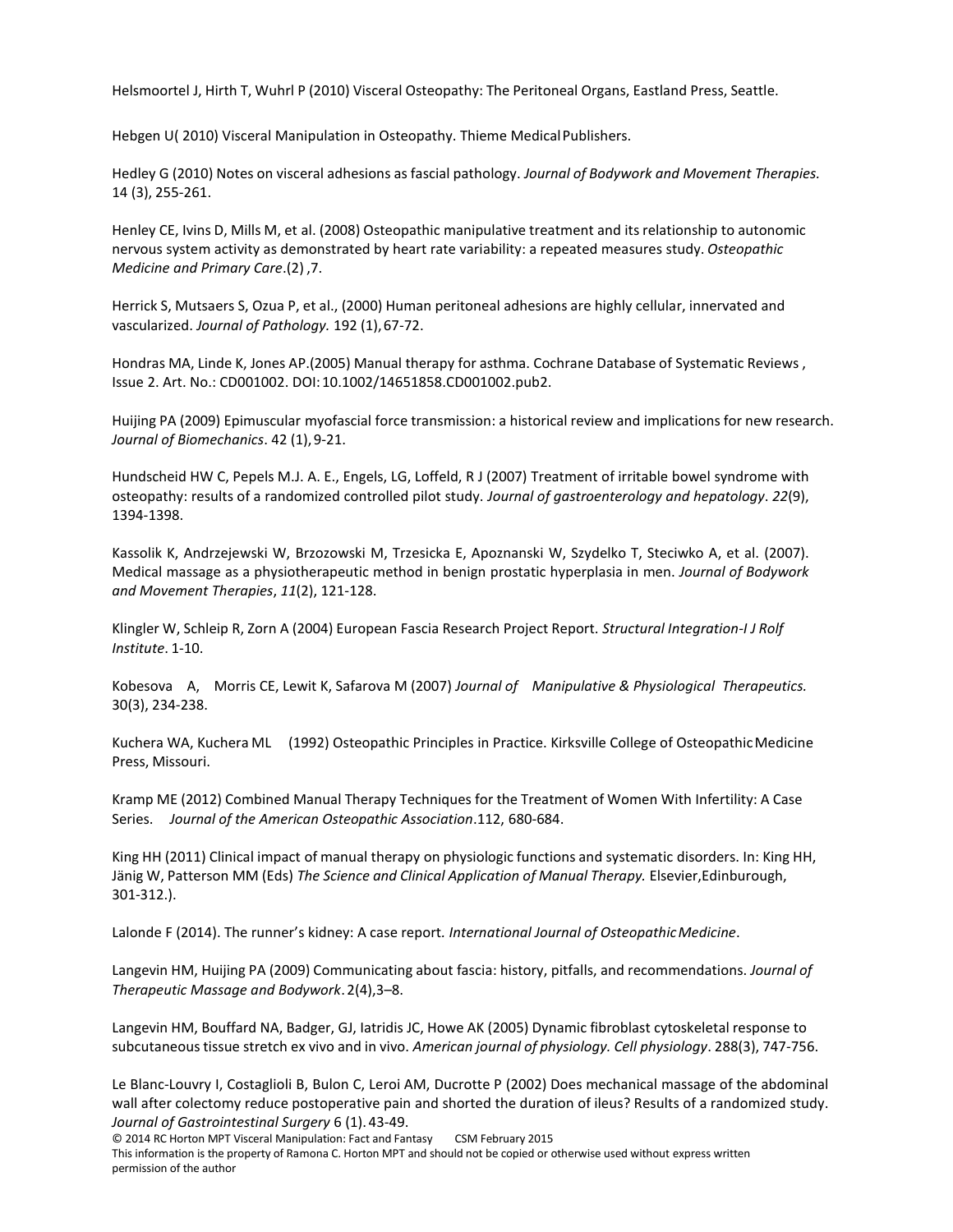Lewit, K., & Olsanska, S. (2004). Clinical importance of active scars: Abnormal scars as a cause of myofascial pain. Journal of Manipulative and Physiological Therapeutics, 27(6), 399-402.

Licciardone J, Brimhall A, King L (2005). Osteopathic manipulative treatment for low back pain: a systematic review and meta-analysis of randomized controlled trials. *BMC Musculoskeletal Disorders*,6(43).

Lee D, Lee LJ. (2012) The role of clinical reasoning in the differential diagnosis and management of chronic pelvic pain. In: Chaitow L, Lovegrove Jones R (Eds) *Chronic Pelvic Pain and Dysfunction: Practical Physical Medicine*. Elsevier, Edinburgh.

Macefield V (2005) Physilolgical characteristics of low-threshold mechanoreceptors in joints, muscle and skin in human subjects. *Clinical Experimental Pharmacologic Physiology* 32(1-2):135-144.

McClurg D, Hagen S, Hawkins S, Lowe-Strong A (2011) Abdominal massage for the alleviation of constipation symptoms in people with multiple sclerosis: a randomized controlled feasibility study. *Multiple SclerosisJournal.* 17 (2), 223-233.

McMahon S, Abel C (1987) A model for the study of visceral pain states: chronic inflammation of the chronic decerebrate rat urinary bladder by irritant chemicals. *Pain* 28: 109-127.

McPartland J M (2008) Expression of the endocannabinoid system in fibroblasts and myofascial tissues. *Journal of Bodywork and Movement Therapies*, *12*(2),169-182.

McPartland J, Miller B (1999). Bodywork therapy systems. *Phys ical Medicine and Rehabilitation Clinics of North America*. 10, 583-602.

McSweeney TP, Thomson OP, [Johnston](http://www.ncbi.nlm.nih.gov/pubmed?term=Johnston%20R%5BAuthor%5D&cauthor=true&cauthor_uid=23036875) R (2012) The immediate effects of sigmoid colon manipulation on pressure pain thresholds in the lumbar spine. *Journal of Bodywork and Movement Therapies* 16(4),416-23.

Meltzer KR & Standley PR. (2007). Modeled repetitive motion strain and indirect osteopathic manipulative techniques in regulation of human fibroblast proliferation and interleukin secretion. *The Journal of the American Osteopathic Association*, *107*(12),527-536.

Menzies D, Ellis H (1990) Intestinal obstruction from adhesions-how big is the problem? *Annals of the Royal College of Surgeons of England*. 72: 60-63.

Michallet J-M (1986) Thesis for the Diploma in Osteopathy. In: Barral J-P, Mercier P (1989) *Visceral Manipulation II*. Eastland Press, Seattle, WA.

Monk, Bradley J, Berman, Michael L, Montz, F.J., (1994) Adhesions after extensive gynecologic surgery: clinical significance, etiology, and prevention. *American Journal of Obstetrics and Gynecology*. 170 (5),1396-1403.

Muller A, Franke H, Resch K-L, Fryer G, (2014) Effectiveness of osteopathic manipulative therapy for managing symptoms of irritable bosel syndrome: A systematic review. *Journal of the American OsteopathicAssociation.* 114(6), 470-479.

Nemett D, Fivush B, Mathews R, et al., (2008) A Randomized Controlled Trial of the Effectiveness of Osteopathy-Based Manual Physical Therapy in Treating Pediatric Dysfunctional Voiding*. Journal of Pediatric Urology*. (4),100-106.

Noll DR, Degenhardt BF, Johnson JC, Burt SA (2008). Immediate effects of osteopathic manipulative treatment in elderly patients with chronic obstructive pulmonary disease. *The Journal of the American Osteopathic Association*, *108*(5), 251-259.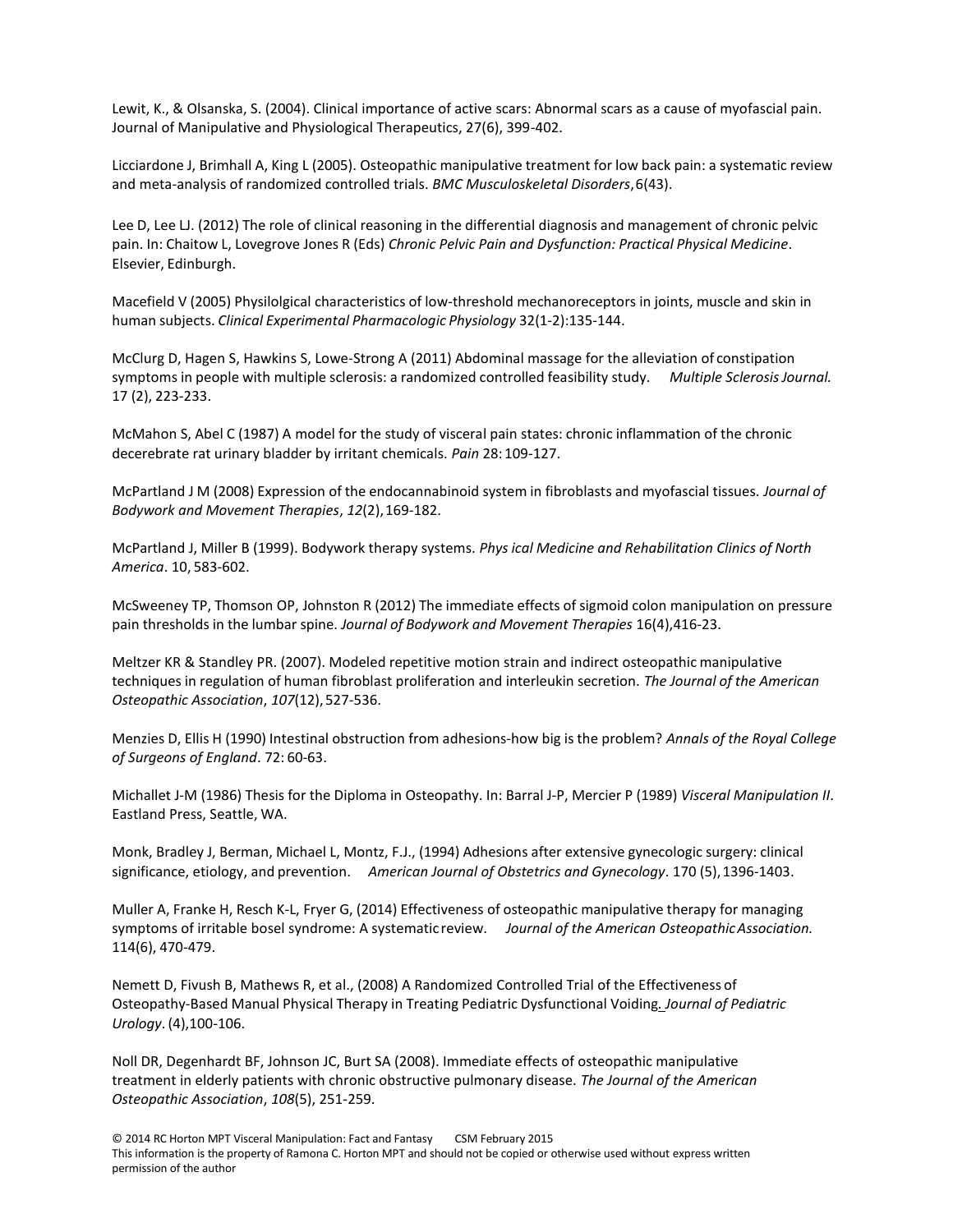Olausson,H, Wessberg J, Morrison I, et al., (2010) The neurophysiology of unmyelinated tactile afferents. *Neurosicence Biobehavioral Review.* 34,185-191.

Orrock P (2009) Profile of members of the Australian Osteopathic Association. Part 1. The practitioners. *International Journal of Osteopathic Medicine* .12(1),14-24.

Parsons J, Marcer N (2005) *Osteopathy: Models for Diagnosis, Treatment and Practice*. Elsevier .

Paoletti S, (2002) *The Fasciae-Anatomy, Dysfunction & Treatment*. Eastland Press, Seattle.

Panagopoulos J, Hancock M, Ferreira P (2013) Does the addition of visceral manipulation improve outcomes for patients with low back pain? Rationale and study protocol. *Journal of bodywork and movement therapies*,*17*(3), 339-43.

Radjieski J, Lumley M, Cantieri M (1998) Effects of osteopathic manipulative treatment on length of stay for pancreatitis: a randomized pilot study. *Journal of the American Osteopathic Association.* 98 (5), 264-272.

Rice A, King R, D'Avy Reed E, Patterson K, Wurn B, Wurn L (2013) Manual physical therapy for non-surgical treatment of adhesion-related small bowel obstruction: two case reports. *Journal of Clinical Medicine*. 2, 1-12.

Rickenbacher, E., Baez, M. A., Hale, L., Leiser, S. C., Zderic, S. A., & Valentino, R. J. (2008). Impact of overactive bladder on the brain: central sequelae of a visceral pathology. *Proceedings of the National Academy of Sciencesof the United States of America*, *105*(30), 10589-10594.

Robertson S (2001) Integrating the fascial system into contemporary concepts on movement dysfunction. *Journal of Manual and Manipulative Therapies* .9 (1),40-47.

Rouhana SW. (2002) Biomechanics of abdominal trauma. In: Nahum AM, Melvin JW, (Eds) *AccidentalInjury*. Biomechanics and Prevention. 2nd ed. New York:Springler-Verlag;:405–453.

Schlep R (2003a) Fascial plasticity-a new neurobiological explanation: Part 1. *Journal of Bodywork and Movement Therapies*. 7(1),11-19.

Schlep R (2003b) Fascial plasticity-a new neurobiological explanation: Part 2. *Journal of Bodywork and Movement Therapies.* 7(2), 104-116.

Schlep R, Klingler W, Lehmann-Horn F (2005) Active fascial contractility: Fascia may be able to contract in a smooth muscle-like manner and thereby influence musculoskeletal dynamics. *Medical Hypotheses.* 65,273-277.

Sinclair, M (2011) The use of abdominal massage to treat chronic constipation. *Journal of Bodywork and Movement Therapies*, 15(4), 436-445.

Still AT, (1902) The Philosophy and Mechanical Principles of Osteopathy. Hudson-Kimberly Publication Co, Kansas City, Mo[.http://www.archive.org/details/philosophymechan00stil](http://www.archive.org/details/philosophymechan00stil)

Stone C (2007) *Visceral and Obstetric Osteopathy*. Elservier, Philadelphia, PA.

Sulaiman H, Gabella G, Davis C, Mutsaers S, Boulos P, Laurent G, Herrick S(2001) Presence and distribution of sensory nerve fibers in human peritoneal adhesions. *Annals of Surgery* 243(2):256-261.

Tarsuslu T, Bol H, Simsek I, Toylan I, Cam S (2009) The effects of osteopathic treatment on constipation in children with cerebral palsy: a pilot study. *Journal of Manipulative Physiologic Therapy* 32(8), 648-653.

ten Broek, RPG, Issa Y, VanSantbrink EJP, Bouvy ND, Kruitwagen RFPM, Jeekel J, Bakkum, EA, et al. (2013) Burden of adhesions in abdominal and pelvic surgery: systematic review and met-analysis. BMJ (Clinical research ed.), 347,

© 2014 RC Horton MPT Visceral Manipulation: Fact and Fantasy CSM February 2015

This information is the property of Ramona C. Horton MPT and should not be copied or otherwise used without express written permission of the author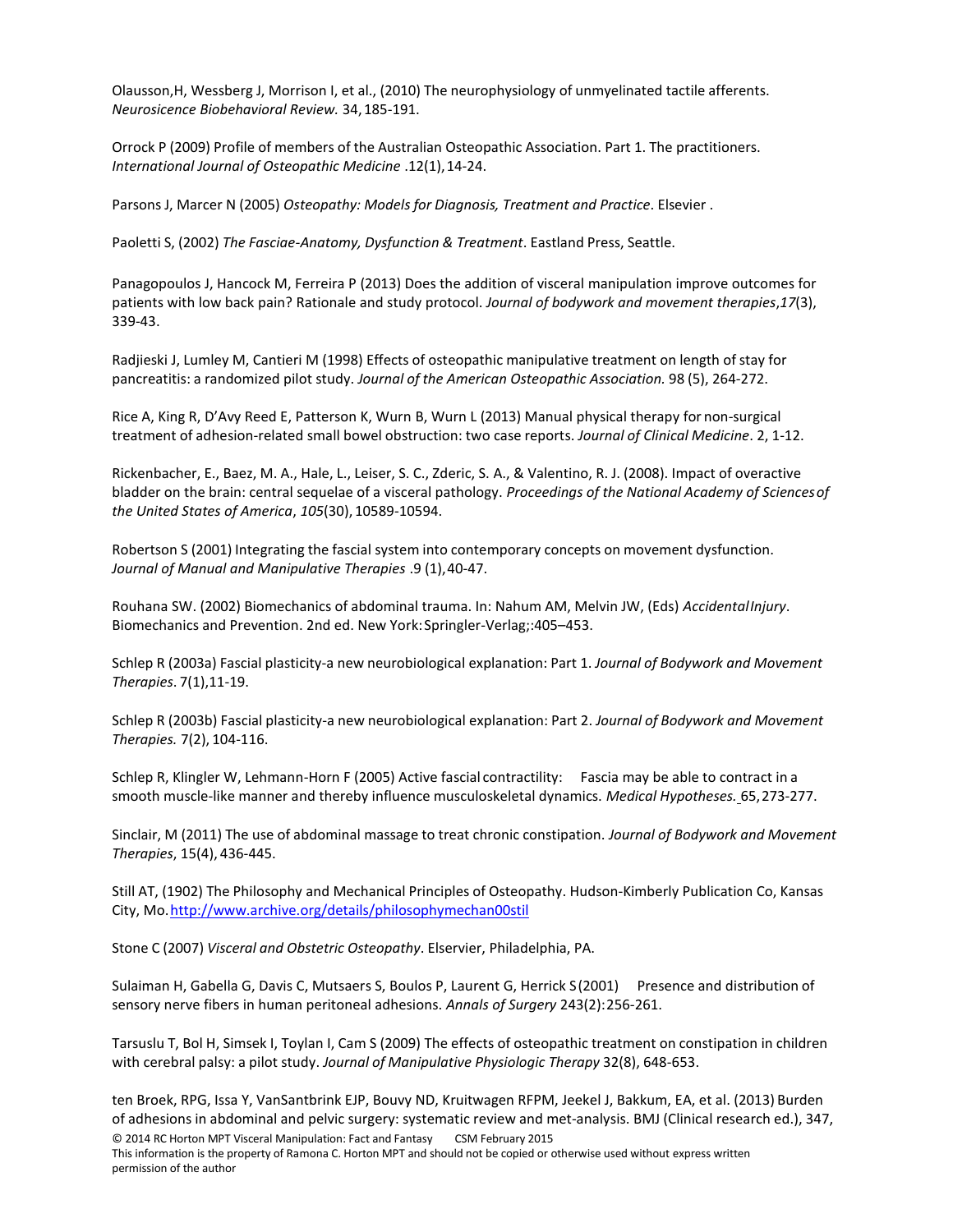Threlkeld J (1992) The effects of manual therapy on connective Tissue. *Physical Therapy* 72 (12): 893-902.

Tozzi P, Bongiorno D, Vitturini C (2012) Low back pain and kidney mobility: local osteopathic fascial manipulation decreases pain perception and improves renal mobility. *Journal of Bodywork and MovementTherapies.* 16,381-391.